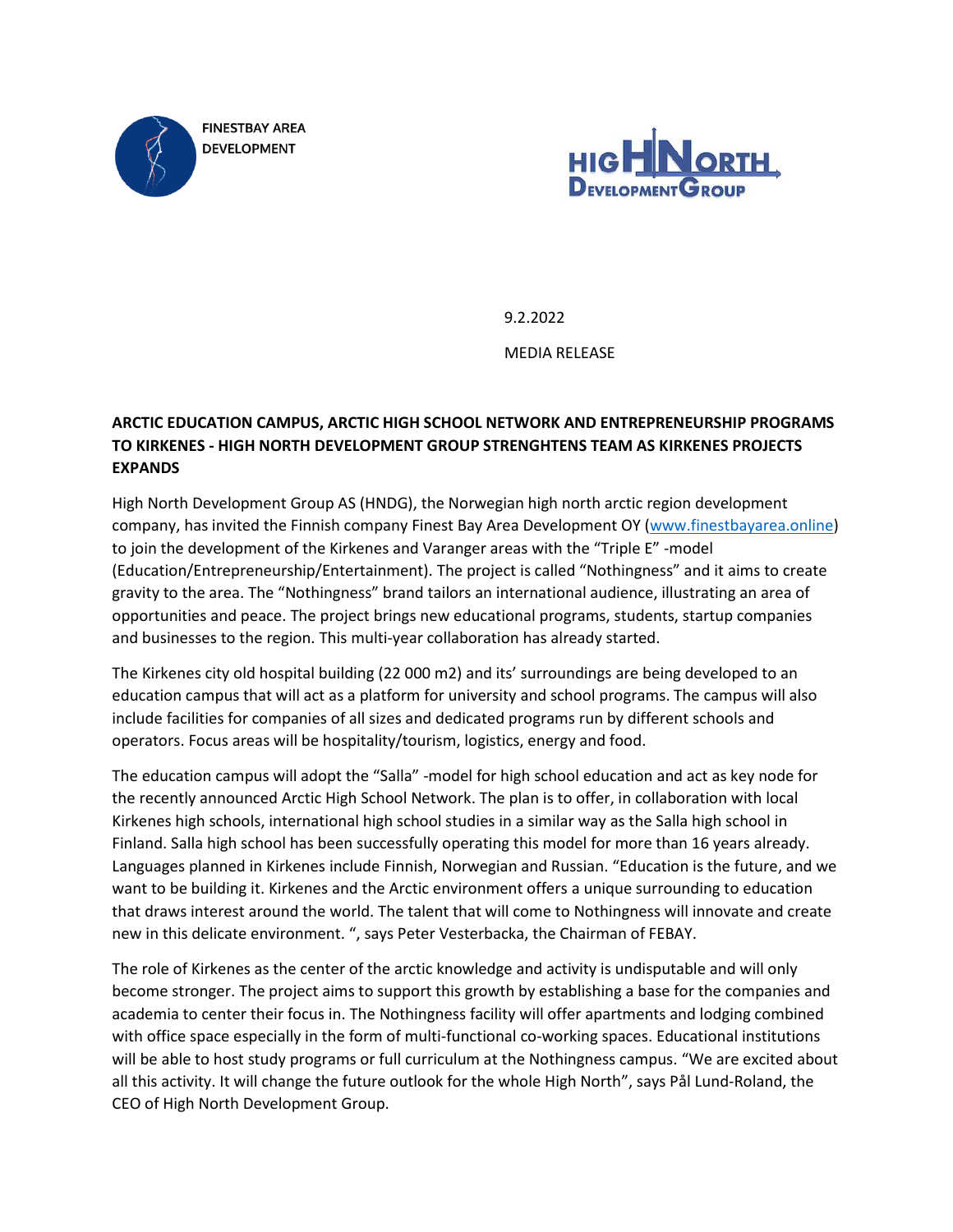Operation has already started and will expand this year with new programs and events. The local development company Sor-Varanger Utvikling Ltd (SVU) and the partners in the "Nothingness" project are already offering for example "Workcation" packages for companies to establish an office in Kirkenes for short to medium term working stays. The Workcation concept has been adopted around the world by different types and sizes of companies. Company can take full teams to a completely new and remote place to work from for a month or two. Kirkenes offers fantastic surroundings for this type of innovation nurturing. The Nothingness program has set as its' goal to score high on all the United Nations Social Development Goals (UN SDGs). We will measure and report our progress real-time.

## **United Nations Social Development Goals:**

The Sustainable Development Goals are the blueprint to achieve a better and more sustainable future for all. They address the global challenges we face, including poverty, inequality, climate change, environmental degradation, peace and justice [\(Home | Sustainable Development \(un.org\)\)](https://sdgs.un.org/).



#### **High North Development Group:**

Is a company dedicated to project and place development to create gravity in The Arctic region in general and in Kirkenes in particular. HNDG is involved in business-development projects related to Science and Education, Business Development and Start Ups, Tourism and Trade/Logistics. HNDG is also developing, owning and managing real estate and infrastructure projects.

#### **Finest Bay Area Development:**

Is a development company working on creating gravity and economic growth to the Finest Bay Area region. FEBAY is an ecosystem development company that is designing and preparing to start construction of the world's longest undersea tunnel connecting Finland and Estonia. The tunnel project includes four station areas that will be developed as individual real estate and ecosystem elements. FEBAY is also active in developing the logistics connections from Kirkenes to central Europe.